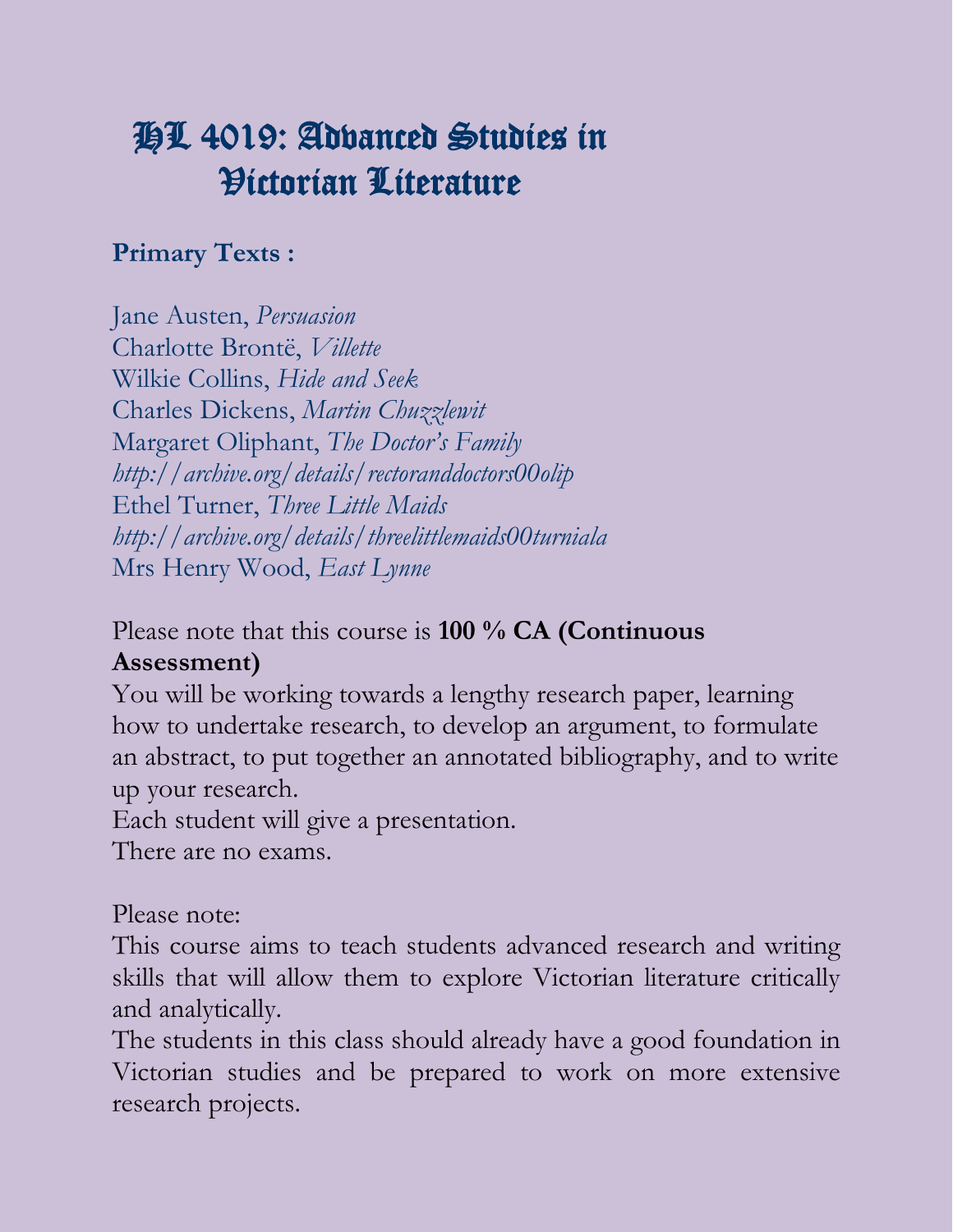## **Approximate Breakdown:**

## Annotated Bibliography 20%:

Putting together an annotated bibliography will help you practice conducting research, sorting the material, and extracting what is relevant to a specific research project. You will be compiling an annotated bibliography for a specific research project in Victorian studies. You will need to decide what the relevant primary and secondary materials are, locate and read them, and learn to summarise both what these works' main arguments and their significance for the specific research project are. Simultaneously, this task will require you to use a style manual correctly and consistently. The subsequent assessments build on these research skills.

# Lengthy Research Paper, including Abstract 50%**:**

## Single Presentation 20%**:**

During a mini-conference, you will present your research topic in an engaging manner, and respond appropriately during Q&A. We will also plan the conference programme together in class.

# Participation in class 10%**:**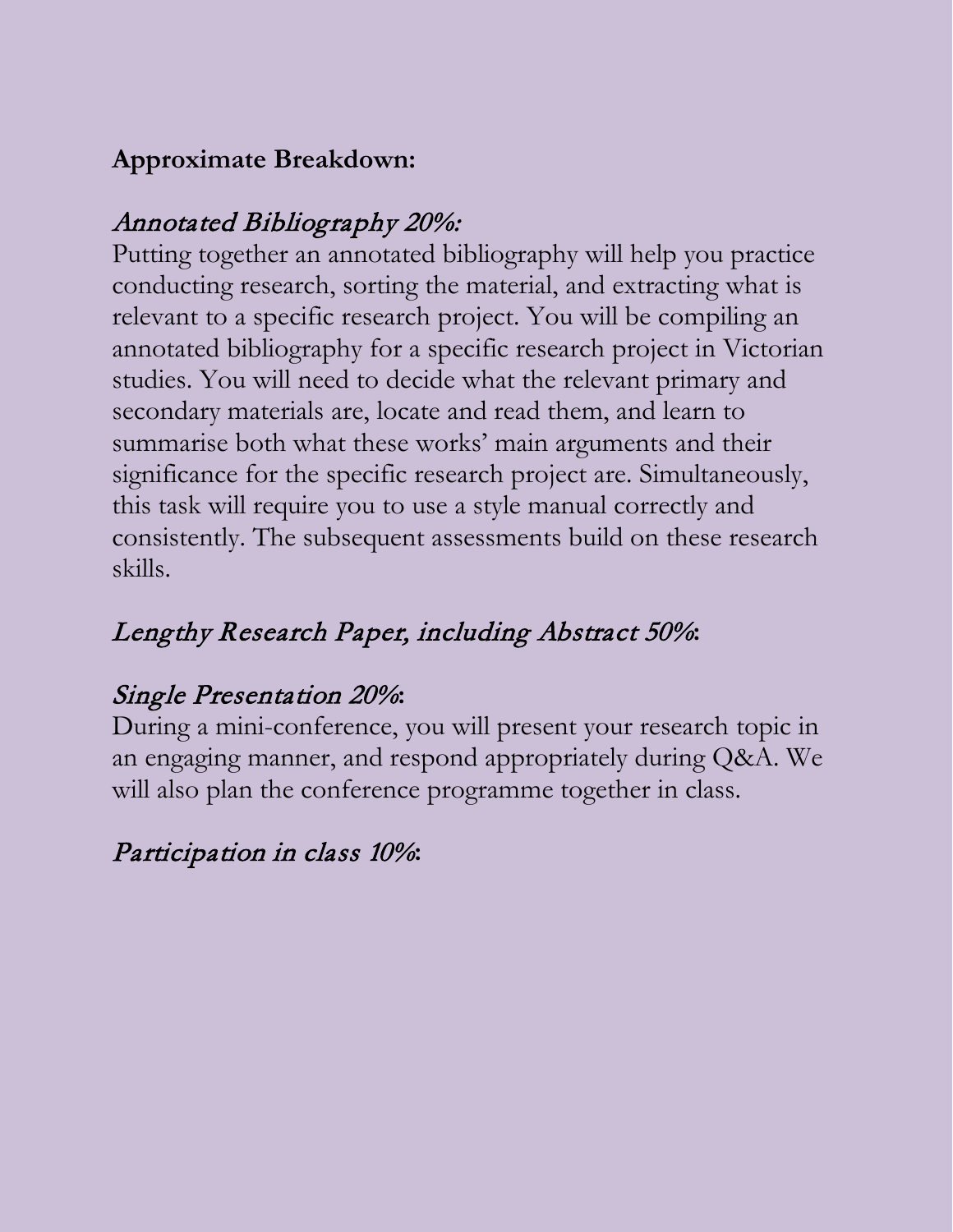| <b>Week No.</b>        | <b>Topics</b>                                                                                                                                    | <b>Readings</b>        |
|------------------------|--------------------------------------------------------------------------------------------------------------------------------------------------|------------------------|
| 11 August              | Introduction                                                                                                                                     |                        |
| 18 August              | The Natural Sequel to an<br><b>Unnatural Beginning:</b><br>The Beginnings of Mobility in<br><b>Nineteenth-Century Domestic</b><br><b>Fiction</b> | Persuasion             |
| 25 August              | <b>Unsettling Settler Narratives</b>                                                                                                             | Martin<br>Chuzzlewit   |
| 1<br><b>September</b>  | <b>Fraud At Home and Abroad</b><br>*How to write an Abstract                                                                                     | Martin<br>Chuzzlewit   |
| 8<br><b>September</b>  | <b>Sensational Returnees</b>                                                                                                                     | Hide and<br>Seek       |
| 15<br><b>September</b> | <b>Unsettled At Home</b><br>*How to compose an Annotated<br><b>Bibliography</b>                                                                  | East Lynne             |
| 22<br>September        | <b>The Unsensational Returnee</b>                                                                                                                | The Doctor's<br>Family |
| 29<br><b>September</b> | Recess                                                                                                                                           |                        |
| <b>6 October</b>       | Workshop<br>* Bring Abstract Drafts                                                                                                              |                        |
| 13<br>October          | <b>Working Abroad</b><br>*Abstracts are due                                                                                                      | <i>Villette</i>        |